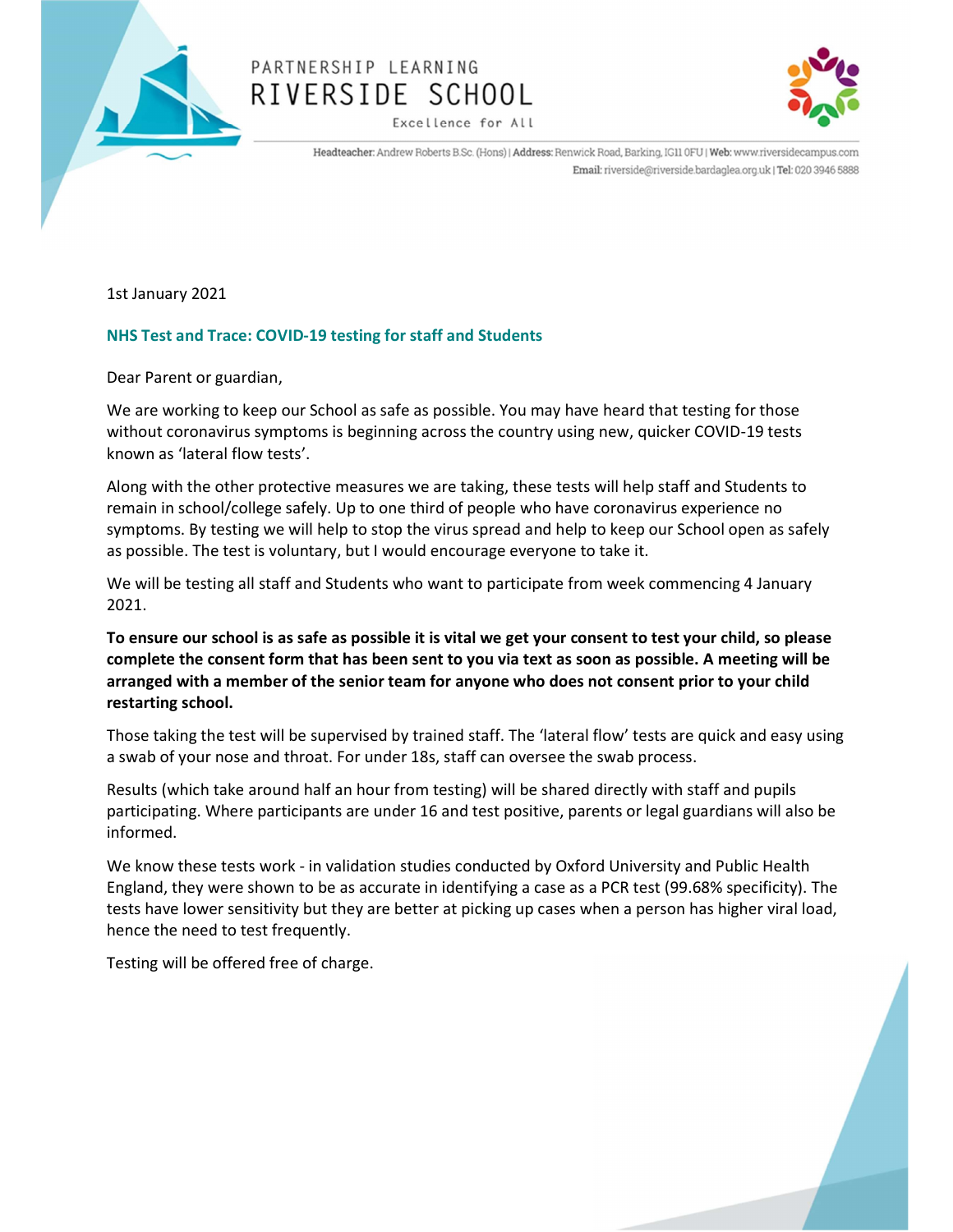#### What if a pupil tests positive?

Participating staff and pupils who test positive will be informed about their results individually. Where participants are under 16, parents or legal guardians will also be notified. Guidance on safe travel and additional precautions will be provided along with test results.

Pupils will need to take a further 'PCR test' (similar to those done in local and regional testing sites) on the same day (or as soon as possible). [School / college] will be able to provide these PCR test kits to perform at home or you can go to www.gov.uk/get-coronavirus-test or call 119 to book a follow-up test. If ordering a PCR test yourselves, they should choose to visit a drive-through test site if possible, as it is faster than requesting a home test.

During this time while they wait for the PCR result (via text / email) they will need to self-isolate.

If the PCR test returns a positive result you will have to self-isolate and follow the guidance from NHS Test and Trace.

#### What happens if the test is negative?

They will be able to stay in [school/college] and resume their activities as normal. A pupil will only be told if they test positive on a 'lateral flow' test, so if you do not hear you can assume it was negative. A small number of pupils may need to repeat the test if the first test was invalid or void for some reason.

#### What if a close contact at school/college tests positive?

A close contact of someone in school/college who has tested positive for COVID-19 will be able to return to School if they agree to be tested once a day for 7 days and the test is negative. If they do not want to take the test, they will need to self-isolate as per the national guidelines. This does not apply to household members or close contacts outside of School who will still need to self-isolate. Further details will be provided at the time, but if you would prefer to self-isolate instead of doing daily testing, you can.

#### What if my child develops symptoms?

This testing programme at School is for people with no symptoms. If your child develops symptoms at any time (such as a high temperature; a new, continuous cough; or a loss or change to their sense of smell or taste) they must immediately self-isolate, and book a test by calling 119 (England, Wales and Northern Ireland) or 0300 303 2713 (Scotland) or visiting https://www.gov.uk/get-coronavirus-test



## Get a free NHS test to check if you have coronavirus - GOV.UK

You can have a swab test to check if you have coronavirus (COVID-19) now. Who can get a free test. You can only get a free NHS test if at least one of the following applies: www.gov.uk